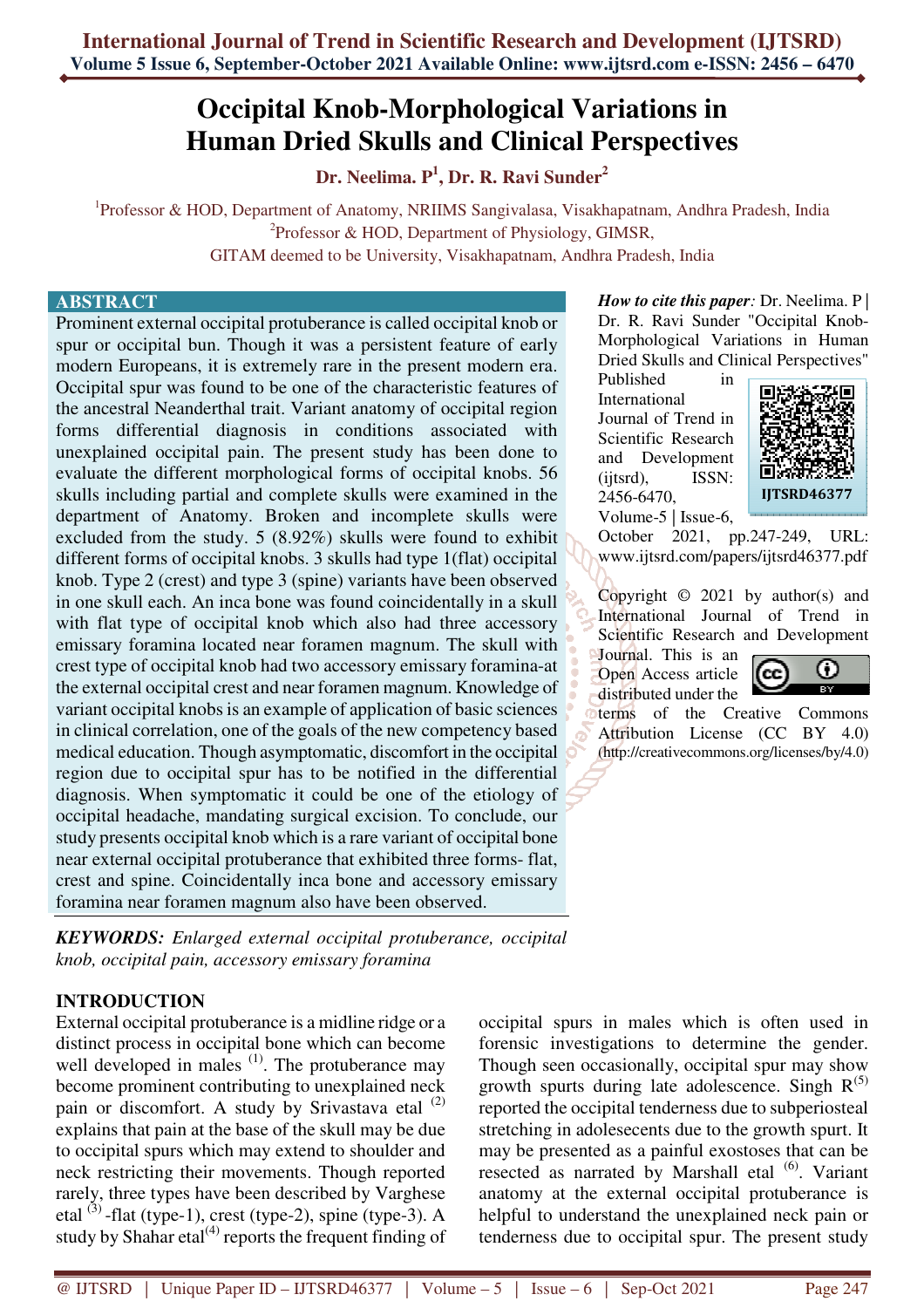has been done to analyze the dried skulls for occipital spurs.

## **MATERIALS & METHODS**

Human dried skulls from the department of Anatomy were examined. Broken and incomplete skulls were excluded from the study. Norma occipitalis of 56 skulls were observed for occipital spur. Photographs were captured. Occipital spur has been compared with normal external occipital protuberance.

#### **RESULTS**

5 skulls out of 56, exhibited occipital knobs in three different forms. 3 skulls showed flat type. Crest and spine forms were observed one in each skull respectively. One skull was found to have an inca bone incidentally. In addition, accessory emissary foramina were found near foramen magnum. The following photographs represent the types of occipital knob associated with other variations.

#### **Fig 1: Human dried skull with flat type occipital spur coincidentally showing inca bone and supernumerary emissary veins located near foramen magnum**



**Fig 2: Spine type of occipital knob and its comparison with normal skull** 



**Fig 3: Crest type of occipital knob associated with supernumerary emissary foramina at external occipital crest and near foramen** 

**magnum.** 



## **DISCUSSION**

Enlargement of external occipital protuberance is called occipital spur or occipital bun. It was considered as feature of Neanderthal triat who rarely exist in this new era. Occurence of occipital bun is on the rise according to literature. This seems to be increasingly seen in males. Postural changes due to use of smartphones have also been linked to the prevalence of occipital spur according to Jacques<sup> $(7)$ </sup>. Dragging pain, tenderness may be due to this anatomical variant. Occipital spur may rupture due to growth spurt in adolescents leading to exostoses. This has to be surgically operated. Sattur etal  $(8)$  explains about the traumatic occipital spur fracture. Uncommon subcutaneous scalp pseudotumour in adolescents has been reported by Gomez etal  $^{(9)}$ . A morphological study has been done by Srivastava etal illustrating various forms<sup> $(10)$ </sup>. Gülekon etal  $(11)$ described on gender determination basing on the occipital spur. Though the literature is scanty, clinical presentation due to such an unusual variant needs to be emphasized. The present study has been done to determine the various forms of occipital spurs occurring in the human dried skulls of the present era and their clinical perspectives. Three types of occipital spurs according to the literature were observed in this study. In addition, these were associated with other features like the inca bone and accessory emissary foramina near foramen magnum.

## **CONCLUSION**

Three types of occipital spurs- flat, crest and spine have been observed in the human dried skulls. Incidentally, they also presented with uncommon variations like inca bone and accessory emissary foramina near foramen magnum.

#### **REFERENCES**

[1] Standring S. The Back. In: Standring S, editor. Gray's anatomy: The anatomical basis of